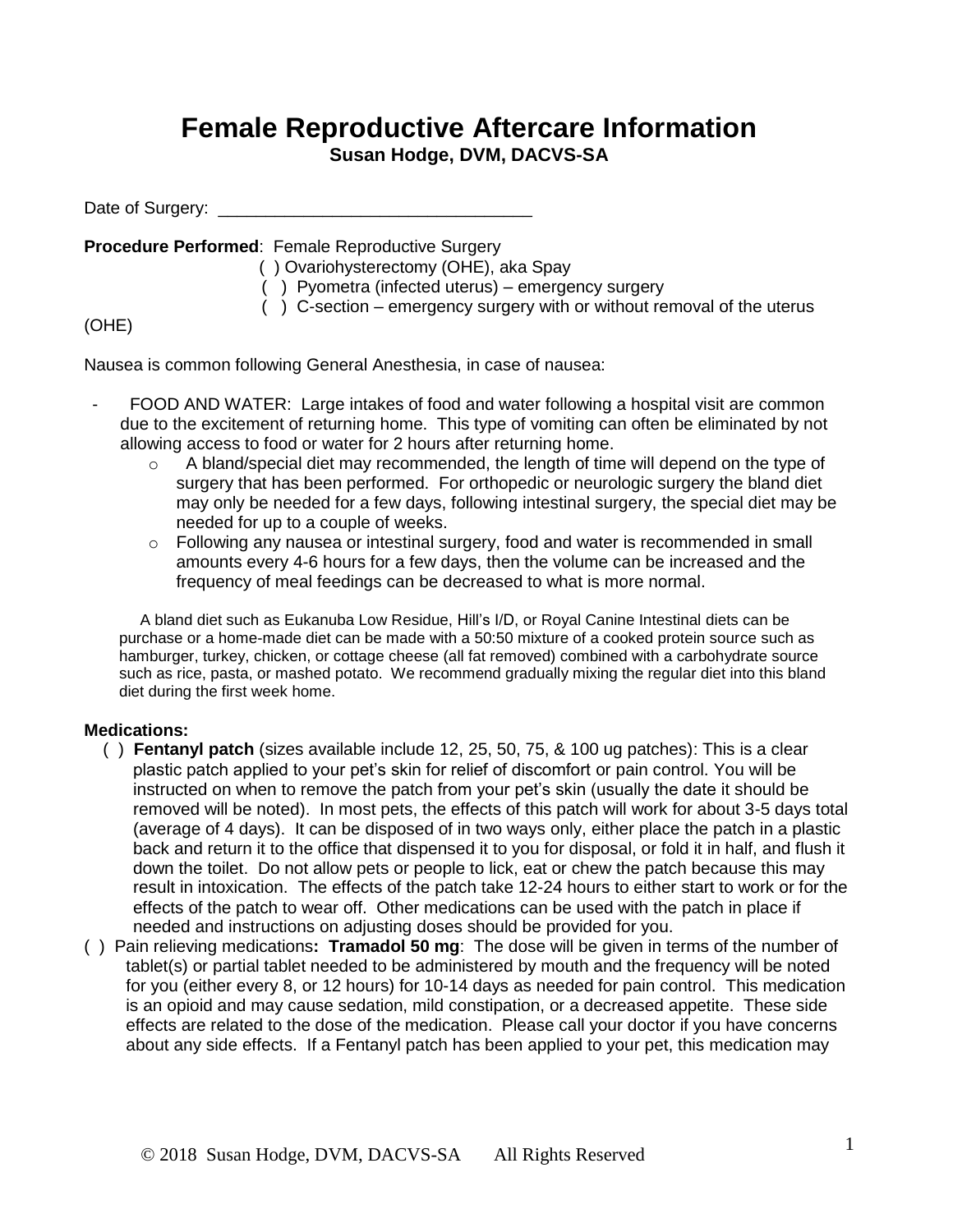not be needed until the patch has been removed, however it can be started with the Fentanyl patch at half the recommended dose (unless already at  $\frac{1}{4}$  tablet dose) if needed. Please call if you have additional questions or concerns.

 ( ) The first doses are due about 8-12 hours after removal of the Fentanyl patch OR () The time of the next dose that this medication is due will be noted on your discharge instructions (  $am/pm$ ).

- ( ) **Antacids** such as Pepcid AC (Famotidine) or Zantac (Ranitidine) may be recommended:The dose will be given in terms of the number of tablet(s) needed to be administered by mouth and the frequency will be noted for you (either every 12 or 24 hours) for 5-7 days. This is an acid reducing medication which can be purchased over-the-counter in any pharmacy, drug store, or grocery store. The time of the next dose that this medication is due will be noted on your discharge instructions (am/pm).
- ( ) **Other: Antibiotics** may be administered if needed, depending on the case. The dose will be given in terms of the number of tablet(s)/capsule(s) needed to be administered by mouth and the frequency will be noted for you (either every 12 or 24 hours) for the appropriate number of days. Antibiotics would be used to prevent infection or treat contamination noted at the time of surgery. Any antibiotic may cause nausea, vomiting, or diarrhea. Most side effects can be minimized by administering the medication with food. The time of the next dose that this medication is due will be noted on your discharge instructions (am/pm).
- ( ) Other: Other medications may be added as deemed necessary.

**Exercise:** Limit activity for the next 3 weeks. Your pet should be kept in a crate, playpen, or confined to a small space at all times unless under direct supervision for the first 3 weeks. No jumping, running, or rough-housing with other pets or people. Unrestricted activity may result in more pain, break down of the abdominal incision, or other complications.

 ( ) Short walks are permitted on a leash only (10 minutes maximum). Do not leave your pet off the leash or unattended outside during the time of exercise restriction.

## For Cats:

- ( ) Please do not let your pet outside during recovery.
- ( ) LITTER PAN Use shredded paper or Yesterdays News for litter for 2-3 weeks.

( ) LAB /BIOPSY RESULTS: Results of the submitted samples should return in 5-7 days time. Dr. Hodge will call you with these results, but please call if you have not heard from her in 7 days. A copy of these results will be sent to your regular veterinarian after review.

**Incision:** Please check the incision for signs of problems including: redness, swelling, pain, discharge, opening, or loss of sutures/staples. Please call if any of these are noted. Do not allow your pet to lick at the incision. Please obtain an Elizabethan collar from us, your regular veterinarian, or a pet supply store to prevent licking at the incision. Other options to deter licking the incision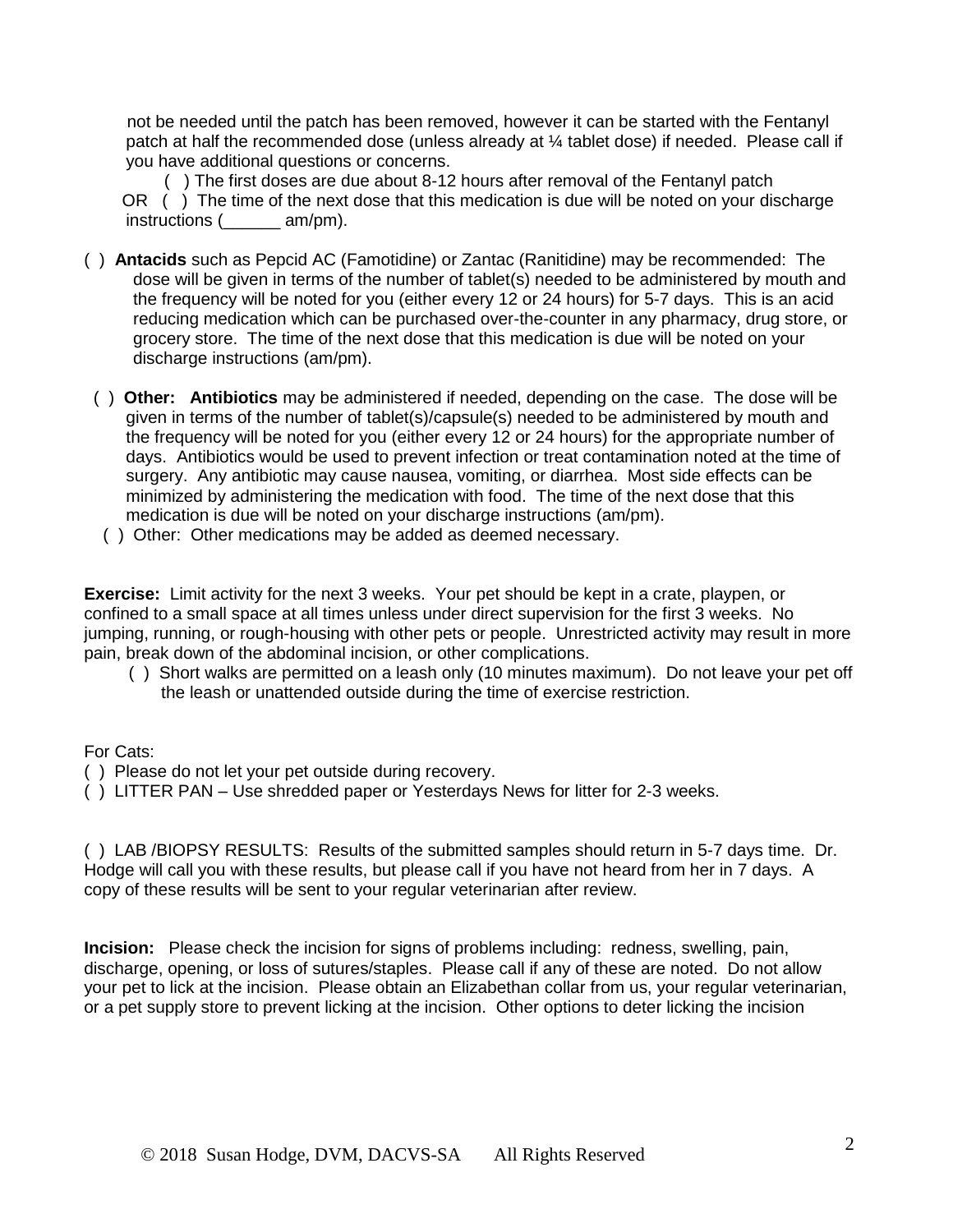include: application of bitter apple solution (purchased from a pet supply store) around the incision several times per day, or place a t-shirt or boxer shorts on your pet depending on the location of the incision and their tolerance of these pieces of clothing.

( ) There are no external staples/sutures to be removed, but the incision should still be checked.

( ) There are staples/sutures that need to be removed in about 10-14 days.

\*\*\*\* PLEASE RETURN your pet for an incision check (staple removal) in 10-14 days.

( ) SPECIAL INSTRUCTIONS: See notes for the specific type of surgery your pet had below

- $\circ$  Ovariohysterectomy (OHE): This is the routine removal of ovaries and uterus from a dog and is the most common type of surgery performed in dogs and cats. There are not many reasons for any vaginal discharge following surgery unless your pet was in heat at the time of the surgery. Please call or have your pet evaluated if you notice discharge from the vulva or the incision site.
- $\circ$  Pyometra: This is a serious condition where the uterus is infected and this infection may or may not be able to escape to cause vaginal discharge. Surgery is performed to remove the ovaries and the infected uterus intact (ovariohysterectomy) and is frequently performed on an emergency basis before rupture can occur. There are times that the uterus has already ruptured and this creates a seriously ill pet (see septic abdomen).
	- After surgery you should expect your pet to have some vaginal discharge noted for a few more days, however it should not be a high volume or severely discolored. This discharge should resolve over a few days and get less in volume each day. Your pet may want to lick at the hind end due to minor irritation from the discharge, please use the e-collar to prevent licking.
	- Increased thirst and urinations: You may notice that your pet may have increased thirst and increased urinations for the first few days to 1 week following surgery. This is common due to the toxins which were absorbed by the body from the uterus related to the infection. These side effects will resolve as the infection and toxic components are cleared from her body.
	- Urinary Accidents: It is common for these patients to have a concurrent urinary tract infection, so if you notice urinary accidents following surgery, please be sure